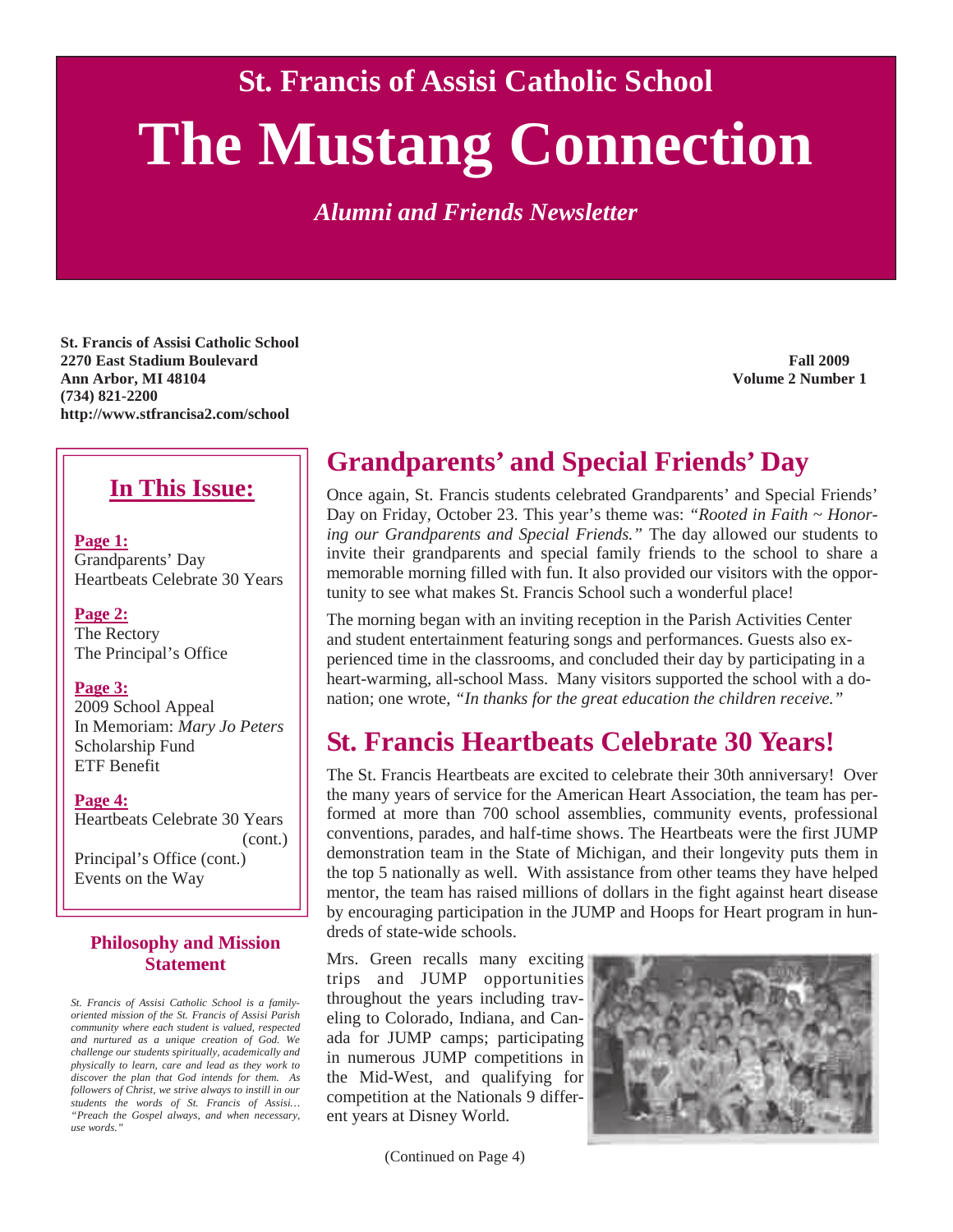



It is often said "To not plan is to let others control your future." Although many unexpected things happen as we journey through life — and God's hand can lead us in new directions — I have found this to be true. Thus, planning and looking to the future is an important part of the St. Francis parish community and St. Francis School.

Each year we come to you in our Annual Appeal and ask you to help us "to plan for the future" by investing in our students. Our students are the future of our faith, our church, our country and our world.

In a world that can be self-centered and destructive, I ask your help in forming our young people to be models of Christ — building the world and God's kingdom.

There are many places where you can invest your limited finances and get a return on the investment, but what greater return can you get than investing in our young people? Please be generous in responding to the St. Francis School Annual Appeal.

Fr. Jim McDougall

#### **During this Thanksgiving season, "P.A.T." …**



# **The Rectory The Principal's Office**





As you read this issue of our Mustang newsletter, we have already settled into a nice routine here at St. Francis School. Our school day is now 25 minutes longer, which provides extra instructional time for all grade levels.

We discontinued the use of Ann Arbor school buses in the afternoon since demand for that service had decreased to only 12 students. With many carpooling opportunities provided by our wonderful families, we were able to gain something very important - TIME for teaching. Many school districts, as well as the State of Michigan, are recognizing the need to extend the school day to help our students stay competitive.

We are blessed to have a strong enrollment this year, despite the economic struggles in Michigan. We are at 419 students plus 29 preschoolers for a grand total of 448. We budgeted at 395 students so we are pleased with this. Overall, enrollment has decreased about 3 students from last year.

The availability of need-based tuition scholarships has made a positive impact on our enrollment. We have many families who would not be able to afford a Catholic education for their children without these much needed funds. Sincere gratitude goes out to those who participated in last school year's development activities, which contributed greatly to fulfilling this increasing financial need.

St. Francis enters the 21st Century with a new Math program in 4th through 8th grade called Accelerated Math. It offers a way to individualize assignments based on assigned learning objectives. As the practice sheets are completed, the student simply feeds his/her sheet through a scanner, which automatically scores and records the results.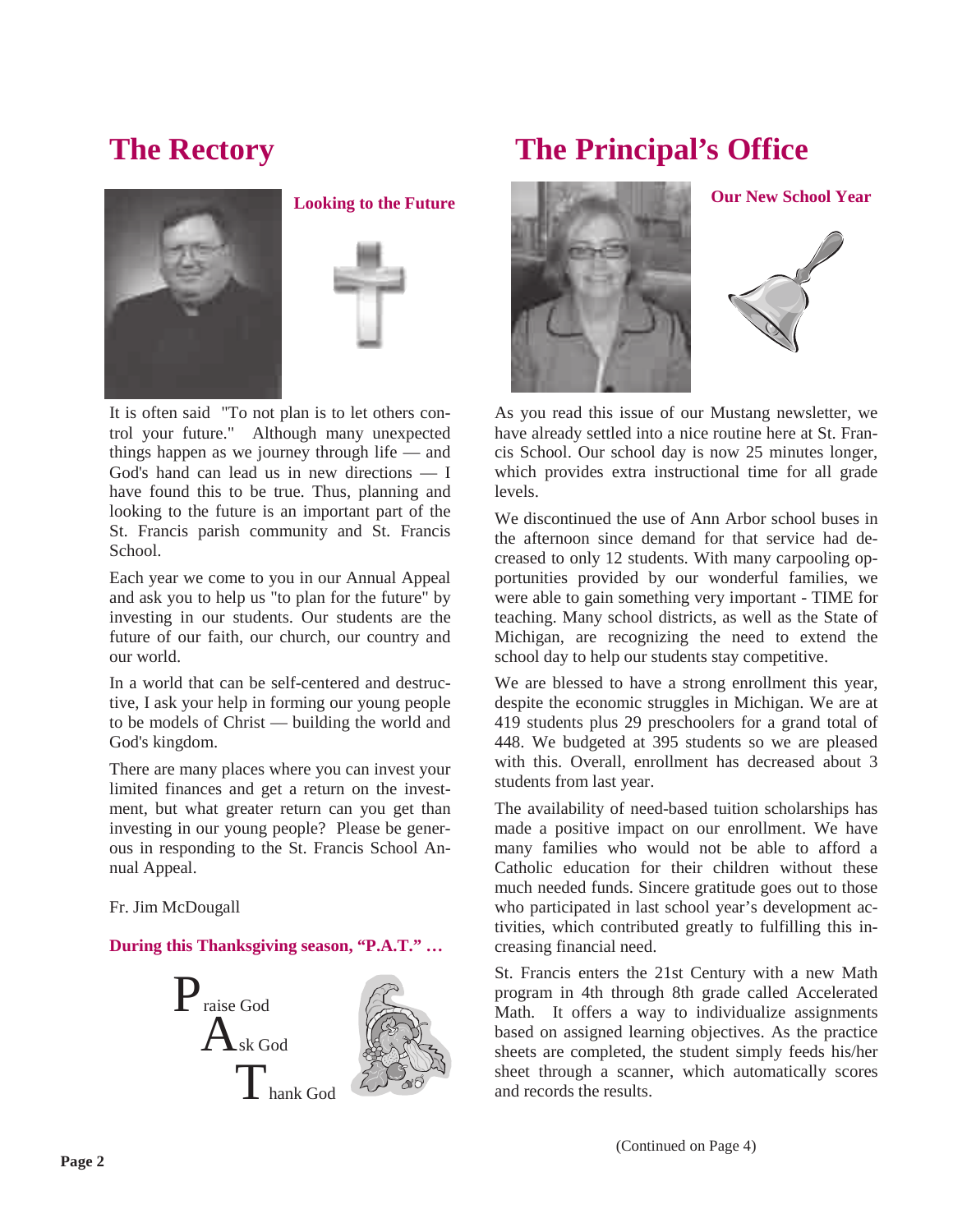## **Our Faithful Journey The 2009-2010 School Appeal**

Since our school first opened in 1952, the St. Francis community has faithfully journeyed together to respond to the needs of families. We can reflect on our past with gratitude and build our future with an unwavering commitment to our children through our sustained generosity and prayer.

Here at St. Francis, we are blessed with dedicated teachers; they are our most valuable resource. This year, our Annual School Appeal will help fund their salaries. Half of the proceeds have been earmarked for that need. The Appeal will also support tuition scholarships and the Booster Club, as well as provide resources to purchase Spanish textbooks for every grade.

Please consider a contribution to the Annual School Appeal. Journey with us by making an investment in our faith … in Catholic education … and affirm the beliefs we stand for. Our community stood together years ago when St. Francis School first opened its doors; let's stand together confidently again today.

# 

### **In Memoriam: Mary Jo Peters**



Mary Jo (Brooks) Peters passed away on Saturday, September 26, 2009. Mrs. Peters was an exceptional guardian of St. Francis of Assisi parish and gave selflessly of her time on behalf of the school. For years, Mary Jo ran the Friday evening Bingo games,

which provided support to the school.

Mary Jo was preceded in death by her husband, Wilbur, and is survived by her five children and their families: Jody and Kris Matthew of Ann Arbor; Helen of Ann Arbor; Brooks and Carol, Shawn and Christie, Brian, and Nicholas of Sterling, VA; Vince and Colleen, Jason and Shawnie, Zachary, Keegan, Casey, and Eli of Chelsea; Terry and Alex, Andrew, and Daniel Farkas of San Diego; and her two wonderful great-grand-children Ayden and Leah. Memorial contributions may be made to the Mary Jo Brooks Peters Scholarship Fund at St. Francis School. Mary Jo will be dearly missed by all those who loved and cherished her.

# **Scholarship Fund An Investment in Our Students**



As friends and alumni of St. Francis, we share a commitment to keeping Catholic education accessible to a wide range of families and recognize the awesome foundation it provides for the children who are able to attend.

In these tough economic times, the enrollment at St. Francis remains strong enabled in part by the lowest tuition among area Catholic schools and our ability to help many families with tuition assistance. The need for tuition assistance has increased significantly in the last year with the job losses in Michigan, and we are re-doubling our efforts to build up the fund.

Families often have a difficult time requesting tuition assistance. When they do, their privacy and confidentiality is honored and respected. To receive assistance, a family completes an application to Private School Aid Service. Then, St. Francis School receives a recommendation regarding the potential amount of tuition assistance. If it is awarded, some tuition is also paid by the family. Due to the limited resources in our Scholarship Fund, we are unable to offer full scholarships. This year, through September 30, nearly \$70,000 has been awarded to families.

As Catholics we are called to look to the larger good. If you are able to support the Scholarship Fund, it may enable one more family to experience the benefits of a Catholic education.

#### **Educational Trust Fund Benefit**  *Kentucky Derby - Race for the Future*

Help us fill our treasure chest for the 9th annual Educational Trust Fund Benefit on Saturday, April 24, 2010. "One-of-a-Kind Treasure" donations such as those noted below are needed for the silent and live auctions.

**Art** 

#### **Autographed Memorabilia Destination Packages Dining & Entertainment Packages Jewelry Sporting Event Tickets & Packages Vacation Homes**



Please call Colleen Pierce at 734/821-2208 or email her at cpierce@stfrancisa2.org if you have a "One-of-a-Kind Treasure" you would like to contribute. Thank you!